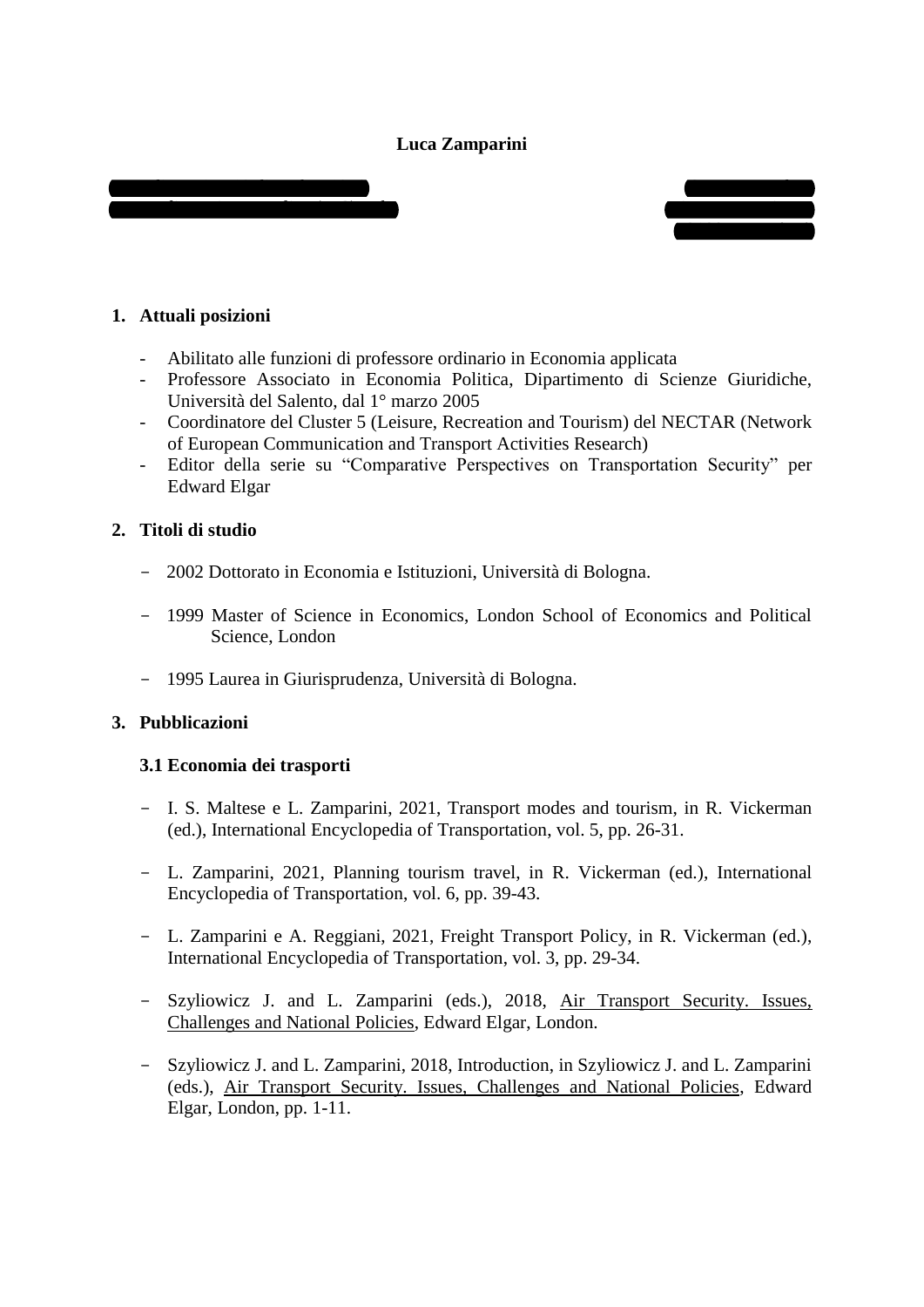- L. Zamparini, 2018, Economic issues in air transport security, in Szyliowicz J. and L. Zamparini (eds.), Air Transport Security. Issues, Challenges and National Policies, Edward Elgar, London, pp. 32-42.
- Szyliowicz J. and L. Zamparini, 2018, Conclusions, in Szyliowicz J. and L. Zamparini (eds.), Air Transport Security. Issues, Challenges and National Policies, Edward Elgar, London, pp. 263-270.
- Zamparini L., Reniers G. and M. Ziolkowski, 2017, Hazmat transport safety and alternative transport modes: A study of US accidents between 1990 and 2010, International Journal of Risk and Contingency Management, vol. 6(2), pp. 1-17.
- Talarico L. and L. Zamparini, 2017, Intermodal transport and international flows of illicit substances: Geographical analysis of smuggled goods in Italy, Journal of Transport Geography, vol. 60, pp. 1-10.
- Zamparini L., 2017, Urban mobility in a smart development perspective, in Antonelli G. and Cappiello G. (eds.) Smart Development in Smart Communities, Routledge, Oxon, pp. 294-304.
- Szyliowicz J., Zamparini L., Reniers G. and D. Rhoades (eds.), 2016, Multimodal Transport Security. Frameworks and Policy Applications in Freight and Passenger Transport, Edward Elgar, London.
- Reniers G., Rhoades D., Szyliowicz J. and L. Zamparini, 2016, Introduction, in Szyliowicz J., Zamparini L., Reniers G. and D. Rhoades (eds.), Multimodal Transport Security. Frameworks and Policy Applications in Freight and Passenger Transport, Edward Elgar, London, pp. 1-20.
- Zamparini L., 2016, Economic issues in multimodal freight transport security, Szyliowicz J., Zamparini L., Reniers G. and D. Rhoades (eds.), Multimodal Transport Security. Frameworks and Policy Applications in Freight and Passenger Transport, Edward Elgar, London, pp. 35-47.
- Deprè E., Reniers G. and L. Zamparini, 2016, Multimodal transport insurances, Szyliowicz J., Zamparini L., Reniers G. and D. Rhoades (eds.), Multimodal Transport Security. Frameworks and Policy Applications in Freight and Passenger Transport, Edward Elgar, London, pp. 64-80.
- Talarico L. and L. Zamparini, 2016, Multimodal freight transport security in Italy, in Szyliowicz J., Zamparini L., Reniers G. and D. Rhoades (eds.), Multimodal Transport Security. Frameworks and Policy Applications in Freight and Passenger Transport, Edward Elgar, London, pp. 91-106.
- Zamparini L., 2016, Economic and policy issues in multimodal passenger transport security, Szyliowicz J., Zamparini L., Reniers G. and D. Rhoades (eds.), Multimodal Transport Security. Frameworks and Policy Applications in Freight and Passenger Transport, Edward Elgar, London, pp. 196-207.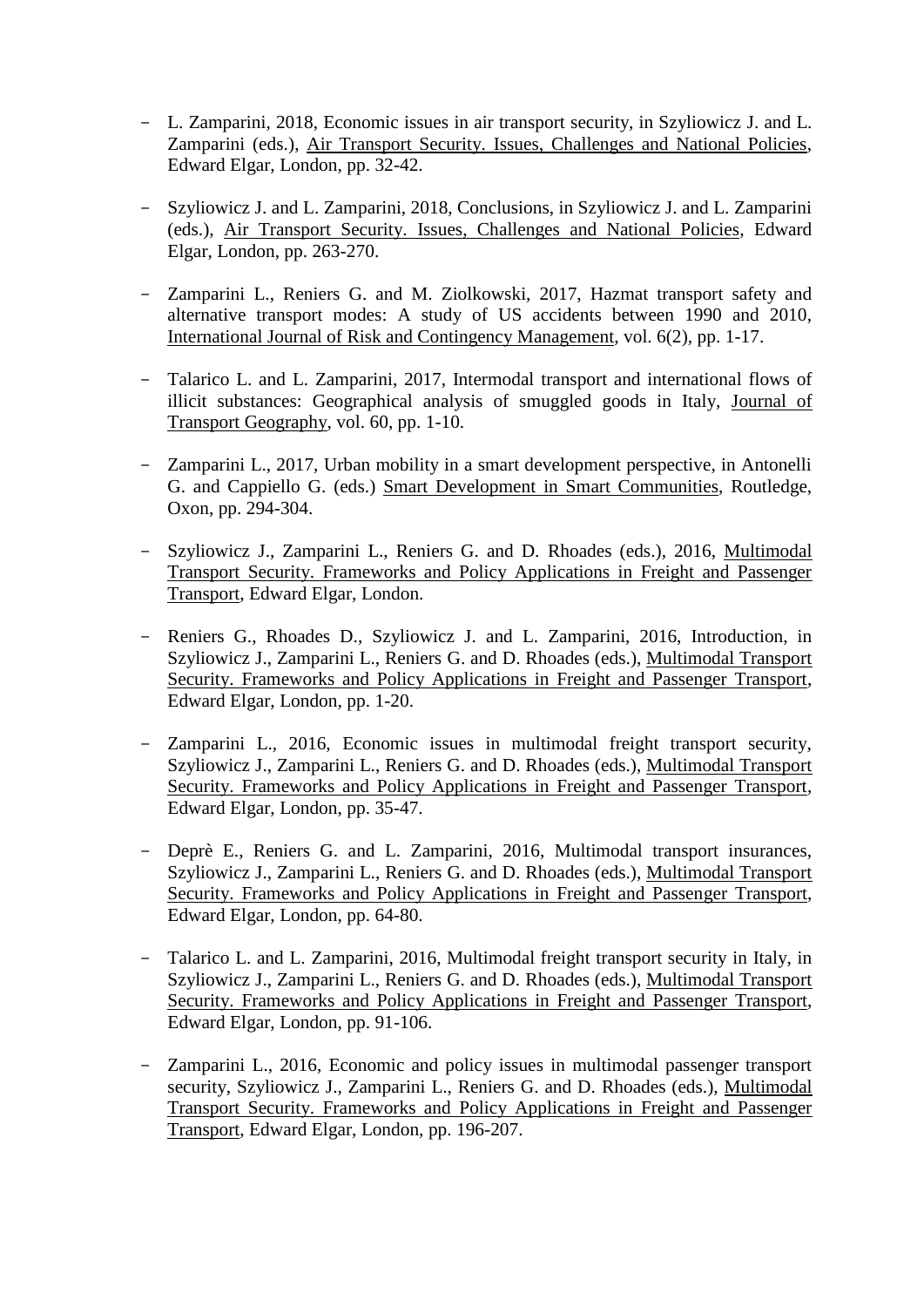- Reniers G., Rhoades D., Szyliowicz J. and L. Zamparini, 2016, Conclusions, in Szyliowicz J., Zamparini L., Reniers G. and D. Rhoades (eds.), Multimodal Transport Security. Frameworks and Policy Applications in Freight and Passenger Transport, Edward Elgar, London, pp. 291-297.
- Zamparini L. and G. Reniers, 2014, Preventing Man-Made Disaster in the European Union: The "Shamrock" Transportation Security Assessment Scheme, Disaster Advances, vol. 7, n. 9, pp. 66-72.
- Bichou K., Szyliowicz J. and L. Zamparini (eds.), 2014, Maritime Transport Security. Issues, Challenges and National Policies, Edward Elgar, London.
- Bichou K., Szyliowicz J. and L. Zamparini, 2014, Editorial Introduction, in Bichou K., Szyliowicz J. and L. Zamparini (eds.), Maritime Transport Security. Issues, Challenges and National Policies, Edward Elgar, London, pp. 1-10.
- Szyliowicz J. and L. Zamparini, 2014, Maritime Security. Issues and Challenges, in Bichou K., Szyliowicz J. and L. Zamparini (eds.), Maritime Transport Security. Issues, Challenges and National Policies, Edward Elgar, London, pp. 13-23.
- L. Zamparini, 2014, Economic Issues in Maritime Security, in Bichou K., Szyliowicz J. and L. Zamparini (eds.), Maritime Transport Security. Issues, Challenges and National Policies, Edward Elgar, London, pp. 40-51.
- Zamparini L. and G. Reniers, 2013, A Comparative Study of Hazardous Material Transportation Security Issues in Flanders and in Apulia, Security Journal, vol. 26, pp. 142-156.
- Dullaert W. and L. Zamparini, 2013, The Impact of Lead Time Reliability in Freight Transport: A Logistics Assessment of Transport Economics Findings, Transportation Research Part E, vol. 49, pp. 190-200.
- Reniers G. and L. Zamparini (eds.), 2012, Security Aspects of Uni- and Multi-modal Hazmat Transportation Systems, Wiley, Berlin.
- L. Zamparini e G. Reniers, 2012, Editorial Introduction, in Reniers G. and L. Zamparini (eds.) Security Aspects of Uni- and Multi-modal Hazmat Transportation Systems, Wiley, Berlin, pp. 3-8.
- L. Zamparini, 2012, Economic Issues in Hazmat Transportation, in Reniers G. and L. Zamparini (eds.) Security Aspects of Uni- and Multi-modal Hazmat Transportation Systems, Wiley, Berlin, pp. 17-24.
- W. Dullaert, B. Vernimmen e L. Zamparini, 2012, Multimodal Transport: Historical Evolution and Logistics Framework, in Reniers G. and L. Zamparini (eds.) Security Aspects of Uni- and Multi-modal Hazmat Transportation Systems, Wiley, Berlin, pp. 117-132.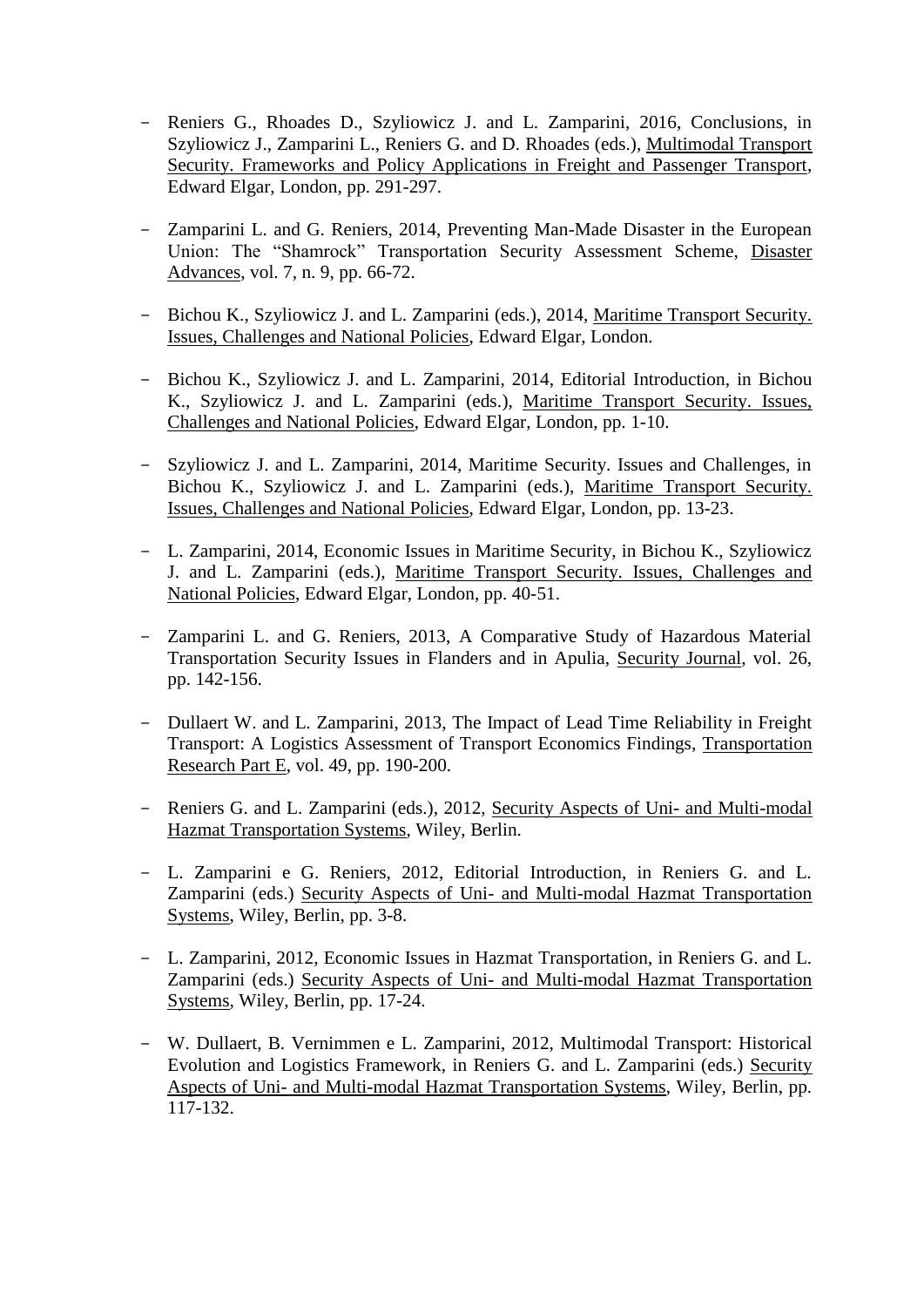- P. Papa e L. Zamparini, 2012, Security of Hazmat Transports in Italy, in Reniers G. and L. Zamparini (eds.) Security Aspects of Uni- and Multi-modal Hazmat Transportation Systems, Wiley, Berlin, pp. 203-217.
- L. Zamparini, J. Layaa and W. Dullaert, 2011, Monetary Values of Freight Transport Quality Attributes: a Sample of Tanzanian Firms, Journal of Transport Geography, vol. 19, n. 6, pp. 1222-1234.
- L. Zamparini, 2010, Supply Chain Management, in: K. Button, H. Vega and P. Nijkamp (eds.), A Dictionary of Transport Analysis, Edward Elgar, Abingdon, pp. 385-386.
- W. Dullaert and L. Zamparini, 2010, The value of reliability in freight transport: an inventory theoretic approach for guiding managerial decision and analyzing empirical data. in: F.J.A. Witlox and S. Weijers, Vervoerslogistieke Werkdagen 2010, 18-19 November 2010, Antwerpen, Belgium, University Press, ISBN 9789490695446, pp.29-44.
- L. Zamparini and A. Reggiani, 2010, Evaluation of Infrastructure Investments: The Case of the Southern Italian Transport Network, in Scienze Regionali. Italian Journal of Regional Science, vol. 9, n. 3, pp. 43-74.
- L. Zamparini and A. Reggiani, 2010, The Value of Reliability and Its Relevance in Transport Networks, in M. Givoni e D. Banister (eds.), Integrated Transport. From Policy to Practice, Routledge, pp. 97-115.
- L. Zamparini, 2009, Il Ruolo del Sistema di Trasporto per lo Sviluppo della Slovenia e dei Rapporti Commerciali con l'Italia (The role of the Transport System in the Development of Slovenia and of its Trade with Italy), in M. Bucarelli e L. Monzali (eds.), Italia e Slovenia fra Passato, Presente e Futuro, Edizioni Studium, Roma, pp. 201-217.
- L. Zamparini and A. Reggiani, 2007, Meta-Analysis and the Value of Travel Time Savings: a Transatlantic Perspective in Passengers'Transport, in Networks and Spatial Economics, vol. 7, n. 4, pp. 377-396.
- L. Zamparini and A. Reggiani, 2007, Freight Transport and the Value of Travel Time Savings: A Meta-analysis of Empirical Studies, in Transport Reviews, vol. 27, n. 5, pp. 621-636.
- L. Zamparini, 2007, Editorial of the Special Issue on Logistics, Networks and Sustainability in Freight Transport, European Journal of Transport and Infrastructure Research, vol. 7, n. 2, pp. 67-72.
- L. Zamparini and A. Reggiani, 2007, The Value of Travel Time in Passengers and Freight Transport: an Overview, in van Geenhuizen M., Reggiani A., Rietveld P., (eds.) Decision Support and Spatial Network Policies, Aldershot, Ashgate, pp. 145- 161.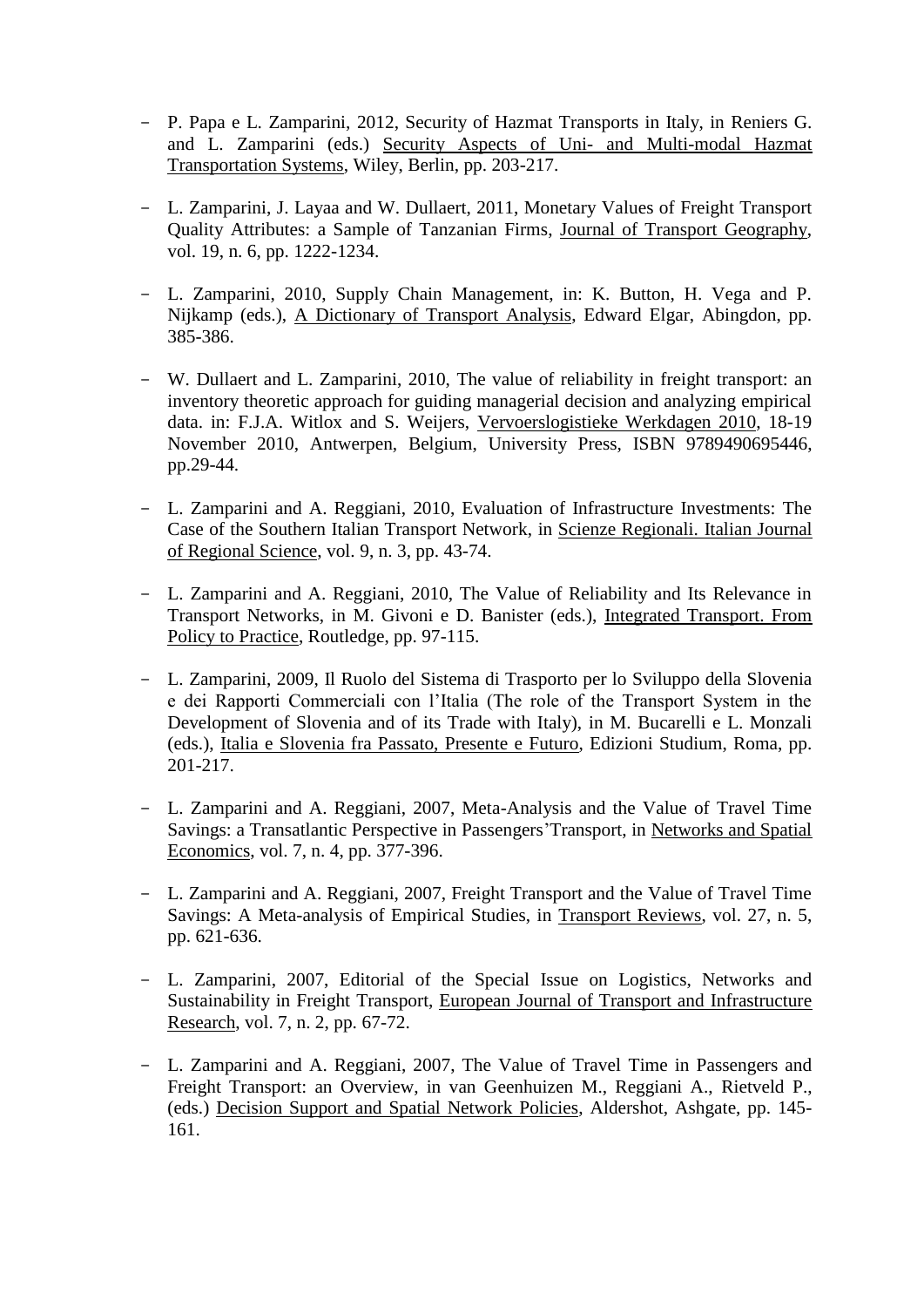- M. Beuthe, V. Himanen, A. Reggiani, L. Zamparini (eds.), 2004, Transport Developments and Innovations in an Evolving World, Springer-Verlag, Berlin.

## **3.2 Economia del turismo**

- L. Zamparini e A. S. Vergori, 2021, Sustainable mobility at tourist destinations: The relevance of habits and the role of policies, Journal of Transport Geography, 93, 103088.
- I. Maltese e L. Zamparini, 2021, Analyzing tourists' preferences for a restored city waterway, in S. Suzuki, K. Kourtit e P. Nijkamp (eds), Tourism and Regional Science. New Roads, Springer, Singapore, pp. 87 – 102.
- L. Zamparini (ed.), 2021, Sustainable Transport and Tourism Destinations, Emerald Publishing, London.
- G. Guidetti, G. Pedrini e L. Zamparini, 2020, Assessing perceived job quality among seasonal tourism workers: The case of Rimini, Italy, Tourism Economics, accettato per la pubblicazione il 9 giugno 2020,<https://doi.org/10.1177/1354816620927524>
- L. Zamparini, 2018, The role of gastronomy and typical foods in the tourism experience, in A. Isoni, M. Troisi and M. Pierri (eds.), Food Diversity between Rights, Duties and Autonomies, Springer, Berlin, pp. 191-202.
- L. Zamparini, A.S. Vergori and S. Arima, 2016, Assessing the determinants of local tourism demand: a simultaneous equations model for the Italian provinces, Tourism Economics, vol. 23, n. 5, pp. 981-992.
- G. Guidetti and L. Zamparini, 2010, Domanda di servizi ed occupazione nel settore turistico delle nove province dell'Emilia Romagna (Tourism Demand and Employment in the nine administrative districts of Emilia-Romagna), in A. R. Gurrieri, M. Lorizio e C. Novi (eds.), L'ascesa delle economie emergenti. Implicazioni economiche e giuridiche, Franco Angeli, Milano, pp. 179-209.
- S. Vergori and L. Zamparini, 2008, Persistent Seasonality of Demand and Local Tourist Market Development, in R. Leoncini e S. Montresor (eds.), Dynamic Capabilities between Firm Organisation and Local Systems of Production, Routledge, pp. 375-390.
- A.S. Vergori and L. Zamparini, 2006, Domanda di Servizi Turistici e Sviluppo Locale nel Salento (Tourism demand and local development in the Salento district), in G. Cainelli e N. De Liso (eds.), Organizzazioni, Conoscenze e Sistemi Locali, Franco Angeli, Milano, pp. 299-320.
- A.S. Vergori and L. Zamparini, 2005, Turismo e Politiche di Sviluppo Locale: un Caso di Studio (Tourism and local development policies: a case study), in A. Lopes, M. Lorizio e F. Reganati (eds.) Istituzioni e Imprese nello Sviluppo Locale, Carocci, Roma, pp. 195-218.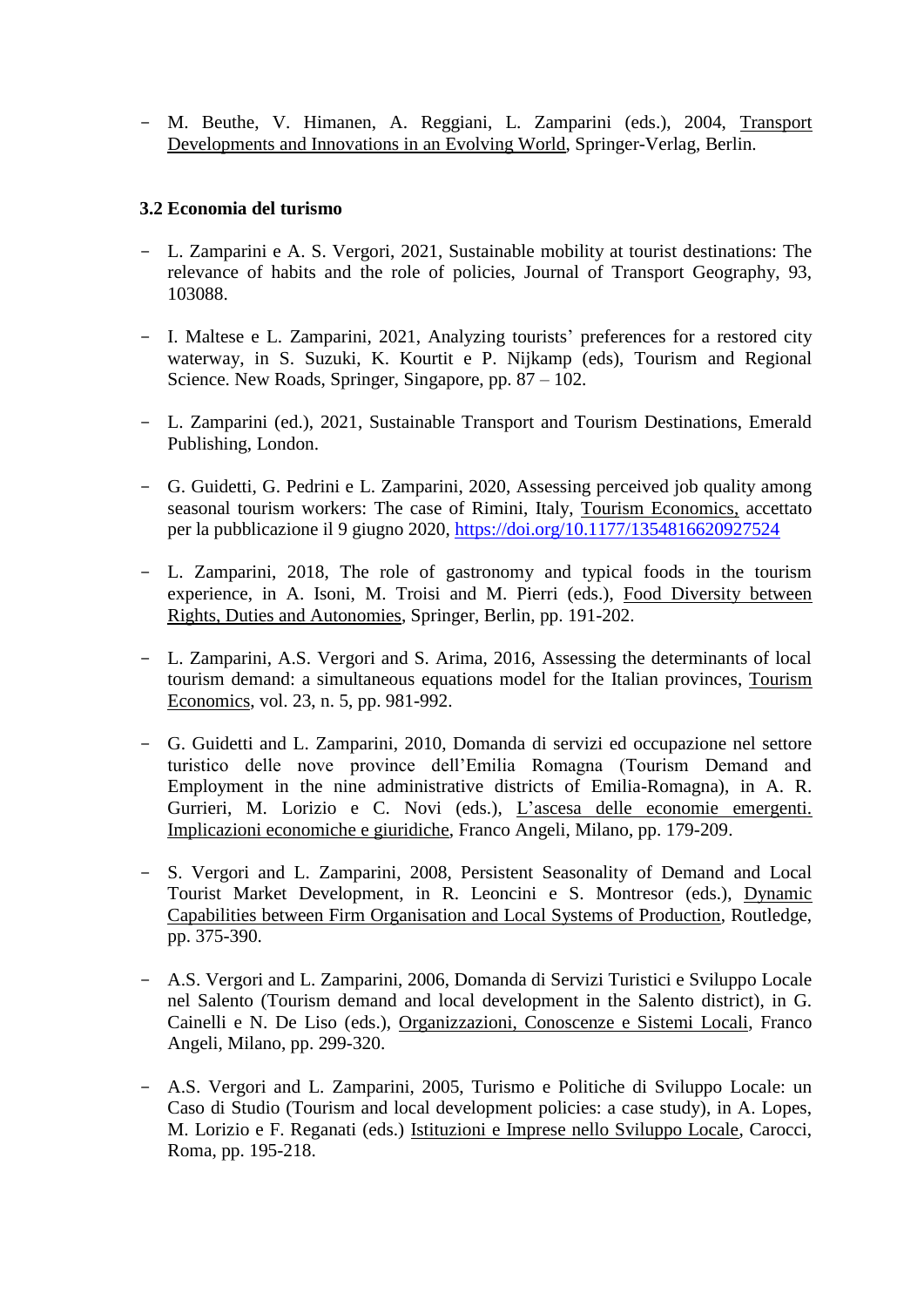- A.S. Vergori e L. Zamparini, 2005, Tourism Seasonality in a Peripheral Italian Region: A Statistical and Econometric Analysis, mimeo.

## **3.3 Altre pubblicazioni**

- Leoncini R., Vecchiato G. and L. Zamparini, 2020, Triggering cooperation among firms: An empirical assessment of the Italian network contract law, Economia Politica, 37(2), pp. 357-380.
- Zamparini L. and U. Villani-Lubelli (eds.), 2019, Features and Challenges of the EU budget. A Multidisciplinary Analysis, Edward Elgar, London.
- Zamparini L. and U. Villani-Lubelli, 2019, Introduction, in Zamparini L. and U. Villani-Lubelli (eds.), 2019, Features and Challenges of the EU budget. A Multidisciplinary Analysis, Edward Elgar, London, pp. 1-10.
- L. Zamparini, 2019, Growth, competitiveness and the EU budget, in Zamparini L. and U. Villani-Lubelli (eds.), 2019, Features and Challenges of the EU budget. A Multidisciplinary Analysis, Edward Elgar, London, pp. 145-162.
- Villani-Lubelli U. and L. Zamparini, 2019, Conclusions, in Zamparini L. and U. Villani-Lubelli (eds.), 2019, Features and Challenges of the EU budget. A Multidisciplinary Analysis, Edward Elgar, London, pp. 205-210.
- De Liso N. and Zamparini L., 2017, Issues and challenges for smart cities, in Antonelli G. and Cappiello G. (eds.) Smart Development in Smart Communities, Routledge, Oxon, pp. 65-79.
- Antonelli G., Cattani L., De Liso N., Guidetti G., Leoncini R., Manitiu D. N., Pedrini G. and Zamparini L., 2016, Smart Cities and Local Development: A European Approach, in Timoteo M. (ed.) Towards a Smart Development. A Legal and Economic Enquiry into the Perspectives of EU-China Cooperation, Bononia University Press, Bologna, pp. 27-50.
- L. Zamparini, 2014, recensione del volume Urban Freight Transport Modelling: an Agent Specific Approach. Marcucci E., Gatta V., Valeri E., Stathopoulos A. (2013). Milan: Franco Angeli, Scienze Regionali. Italian Journal of Regional Science, vol. 13, n. 2, pp. 140-143.
- L. Zamparini, 2010, Vilfredo Pareto, in M. Protti e S. Franzese (eds.), Percorsi Sociologici. Per una Storia della Sociologia Contemporanea, Mondadori-Università, Milano, pp. 61-72.
- A. Montini, S. Montresor, L. Zamparini, 2009, Quesiti di Economia. Seconda edizione, Giappichelli Editore, Torino.
- A. Montini, S. Montresor, L. Zamparini, 2003, Quesiti di Economia, Giappichelli Editore, Torino.